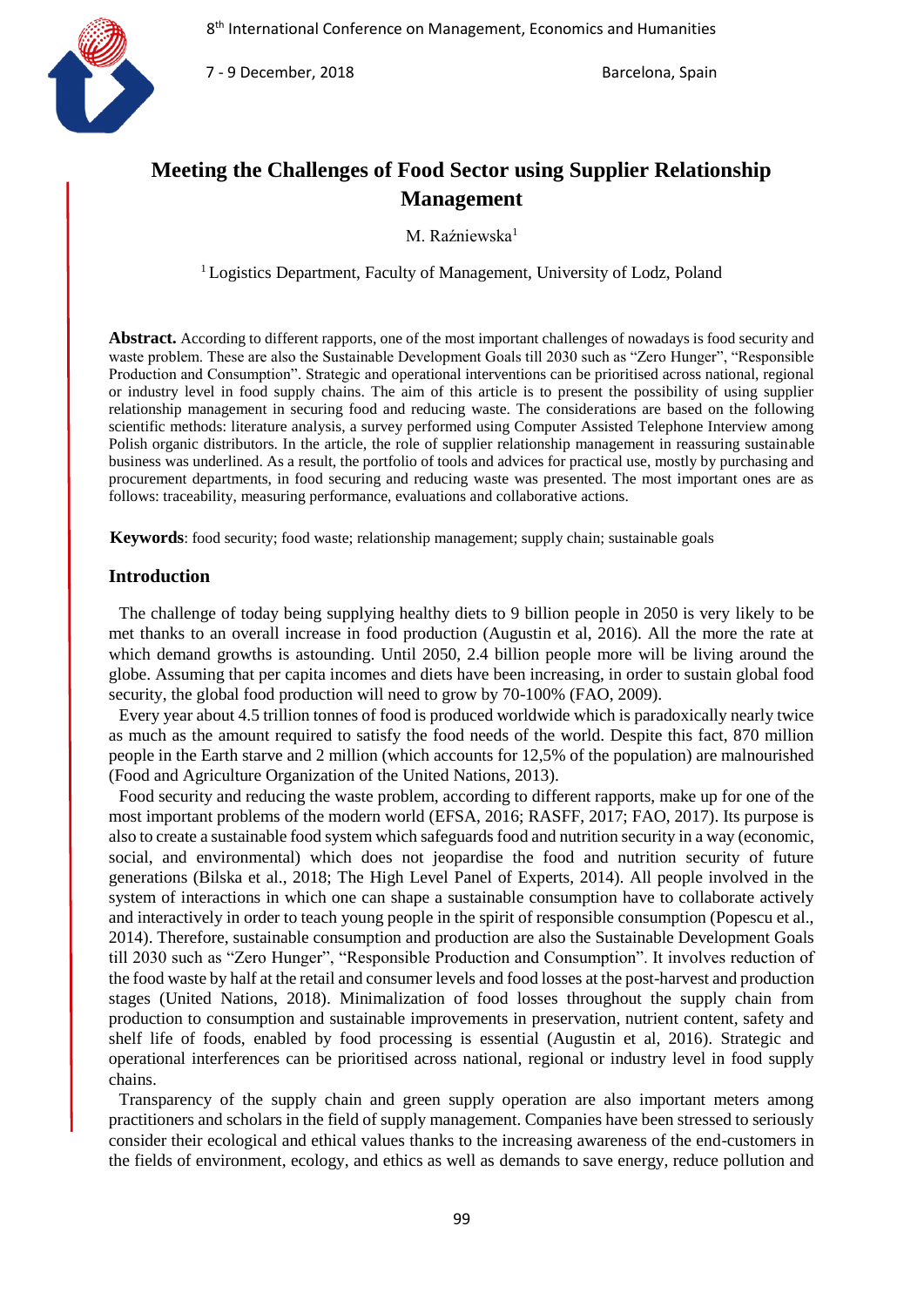

7 - 9 December, 2018 **Barcelona**, Spain

waste, and ensure consumer safety (Lintukangas et al., 2015). The supplier relationship management could be beneficial.

# **Challenge of securing food**

Ensuring global food security is still one of the main challenges in the food sector. Different reasons and global trends increase its importance. For instance, the population has been ageing while the demand has been rising. Furthermore, growing income levels alongside increasing food prices, changing demand patterns in the developing the world. The vulnerability of rural farm households has increased due to more frequent and extreme natural disasters caused by climate changes (Grote, 2014). Human development and food security go hand in hand and their results are co-determined to a significant degree. The global food insecurity by 2050 is also strengthened by high competition for resources such as water and land as well as globally urbanised population (Pérez Vázquez et al., 2018). The increasing demand for high quality, value-added and customised agrifood products is dictated by globalisation, along with rapid demographic changes and evolving regulatory and legislative interventions. The food supply chain is an attractive target for terrorist attacks (Lee, 2003). Numerous challenges to equitable food access are concentrated in developing countries where environmental burdens – including climate change, population growth and other socio-economic issues – are concentrated.

In this context, the design, development and operation of efficient agrifood supply chains (AFSCs) have begun to gain the attention of modern management science. Moreover, the plethora of stakeholders involved, the complex food safety regulations, the changing consumers' lifestyle trends, the environmental concerns, the perishability of goods and the instability of weather conditions make for significant challenges towards the development of supply chains within the agrifood sector (Tsolakis, 2014). International megatrends place new demands on regulators, retailers, producers, manufacturers and . This challenge is complicated by a considerable amount of overarching issues, including changing patterns of consumer choice and food consumption, increasing the complexity of food supply chains, an increasingly ageing population and environmental limitations. In this context, food safety must not be an inhibitor but an enabler of global food security (King et al., 2017).

The key problems and challenges in food safety are being laid out by transparency for sustainability in the food supply chain. Both on B2C and B2B market, transparency in the food sector, is one of the contemporary priorities. The increasing need for food policies that ensure that food is safe and of the quality consumers expect comes from various food scandals and deficiencies in consumer communication. Furthermore, consumers increasingly expect that food production processes consider social concerns and limit harmful influences on the environment. Moving toward improved transparency requires not only action by stakeholders of the food chain but also knowledge on how and where to move. Specialists and researchers working in food sourcing, safety, distribution and regulation will benefit from this clear overview (Schiefer and Deiters, 2013). Reaching transparency for different stakeholders from diverse backgrounds and cultural identities is, however, a dynamic process which depends on certain capabilities of organizations and enterprises along the food value chain but also on the realization of a fitting scheme of communication within the area (Fritz and Schiefer, 2010). Supplier relationship management is valuable to work it out.

Some suggestions that could create a culture of healthy and sustainable consumption and nutrition as well as allow facing the future situation of food insecurity are possible.

Firstly, food policy has a unique role for private, non-profit, public and academic stakeholders.

In order to achieve food security by the year 2050 it should be treated as a matter of national security, and because of that it is necessary to be clear about this challenge and to promote technological progress, research processes and innovation on food safety with a true commitment and far-reaching vision (Pérez Vázquez et al., 2018). Policy reforms in agriculture and beyond aid in reducing distortions and changing consumers' awareness with respect to food waste and resource use inefficiencies linked to human diets. What is new in this context is the increasing connection between agriculture with other areas such as the financial and the energy markets (Grote, 2014).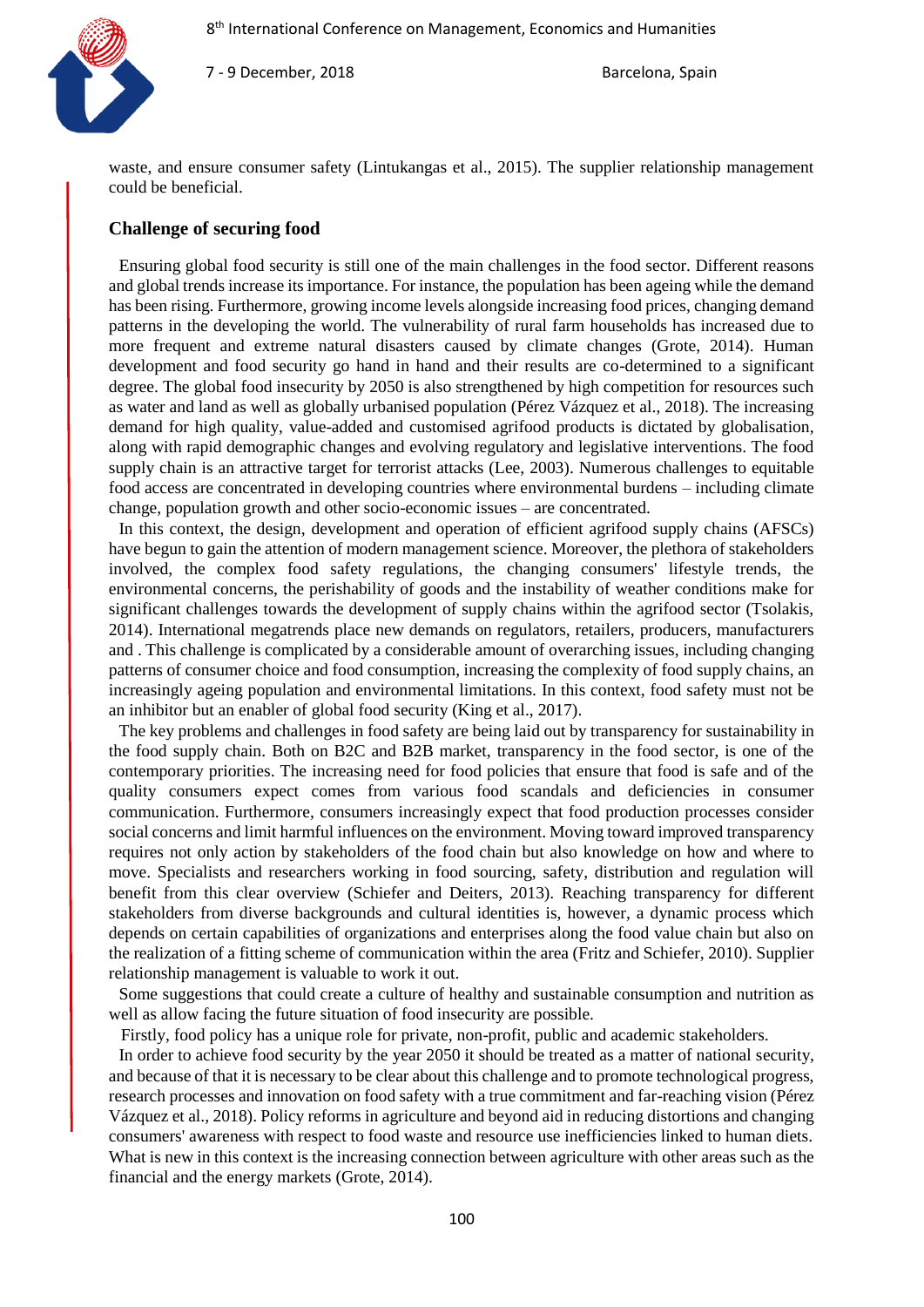

Increasing the efficiency of the food marketing system and promoting the productivity of farming are effective measures contributing to rural development in developing countries (Grote, 2014).

Digital technologies will lead to the next agricultural revolution, according to some researchers (Walter et al., 2017). It is proposed that eco-intensive high-tech agriculture can lead to overcoming food needs based on sustainable high-tech management (remote sensing, computers, drones and cybernetic management), where conventional agroecological, agricultural, and biotechnological practices could exist alongside each other in a harmonious relationship in order to produce more and better food with less impact on the environment (Pérez Vázquez et al., 2018). Advances in technology and science such as active packaging, whole genome sequencing, developments in tracing and tracking technologies, information computing technology and big data analysis have the potential to help alleviate the challenges and meet demands, but will also contribute to the creation of new challenges. Overcoming many of these challenges will not be easy for developed economies and large food companies, but it will pose an even greater threat for small and medium-sized enterprises (SMEs), developing economies and smallholder farmers, noting that each is a vital component in the global food supply (King et al., 2014).

Climate-smart agriculture (CSA) is a method for altering and reorienting agricultural systems to support food security under the new realities which arose because of climate change. Widespread changes in temperature and rainfall patterns threaten agricultural production and raise the vulnerability of people relying on agriculture for their livelihoods, which includes most of the world's poor. Climate change disrupts food markets, posing a population-wide danger to the food supply. Threats can be reduced by increasing resilience and resource use efficiency in agricultural production systems as well as increasing the adaptive capacity of farmers. CSA advocates for coordinated actions by researchers, policymakers, farmers, the private sector and civil society towards climate-resilient pathways through four key action areas: increasing local institutional effectiveness, building evidence, linking climate and agricultural funding, fostering consistency between climate and agricultural policies. CSA is different from 'business-as-usual' approaches by highlighting the capacity to implement flexible, context-specific solutions, supported by innovative policy and funding actions (Lipper et al., 2014).

Furthermore, urbanisation intensifies the role of establishing urban farms, supported by preferably formal urban agriculture program. It impacts the positive social change implications of urban farms including better food visibility and food access in low-income areas as well as raising consumer awareness about growing fresh food (DiDomenica and Gordon, 2016).

## **Challenge of reducing waste food**

While trying to specify the extent of a problem, it is only adequate to present only one of the organizations – supermarket. One supermarket has wasted approximately 3.3 tonnes of food over two weeks, according to Bilska et al. with a total value of (sic)5500, mostly meat, fruits and vegetables, cold meals and fish. The estimated caloric value of dairy products wasted during two weeks amounts to approximately 243.8 kcal. The estimated mass of dairy products appropriated for social purposes would feed from 72 to 174 persons per day (depending on the daily reference value) (Bilska et al., 2018).

However, worldwide food waste happens at each of the stages in supply chain management, namely within agricultural production, post-harvest handling and storage, processing, distribution and final consumption. Food waste occurs across the supply chain, including all entities – farms, manufacturers, retailers, consumer-facing business like restaurants or catering services as well as individual consumers (Ocicka, Raźniewska, 2018). In order to reach this ambitious goal, effective prevention measures have to be implemented. This requires comprehensive knowledge on drivers and reasons for food waste generation along the food supply chain and the 'hotspots of wastage' (Priefer et al., 2016). Strict private standards are attributed by Davey & Richards as the main cause of food waste in the fresh food supply chains of industrialised countries (Davey and Richards, 2013). These are as follows (Devin and Richards, 2018):

- strict supermarket specifications,
- requirement about the quality,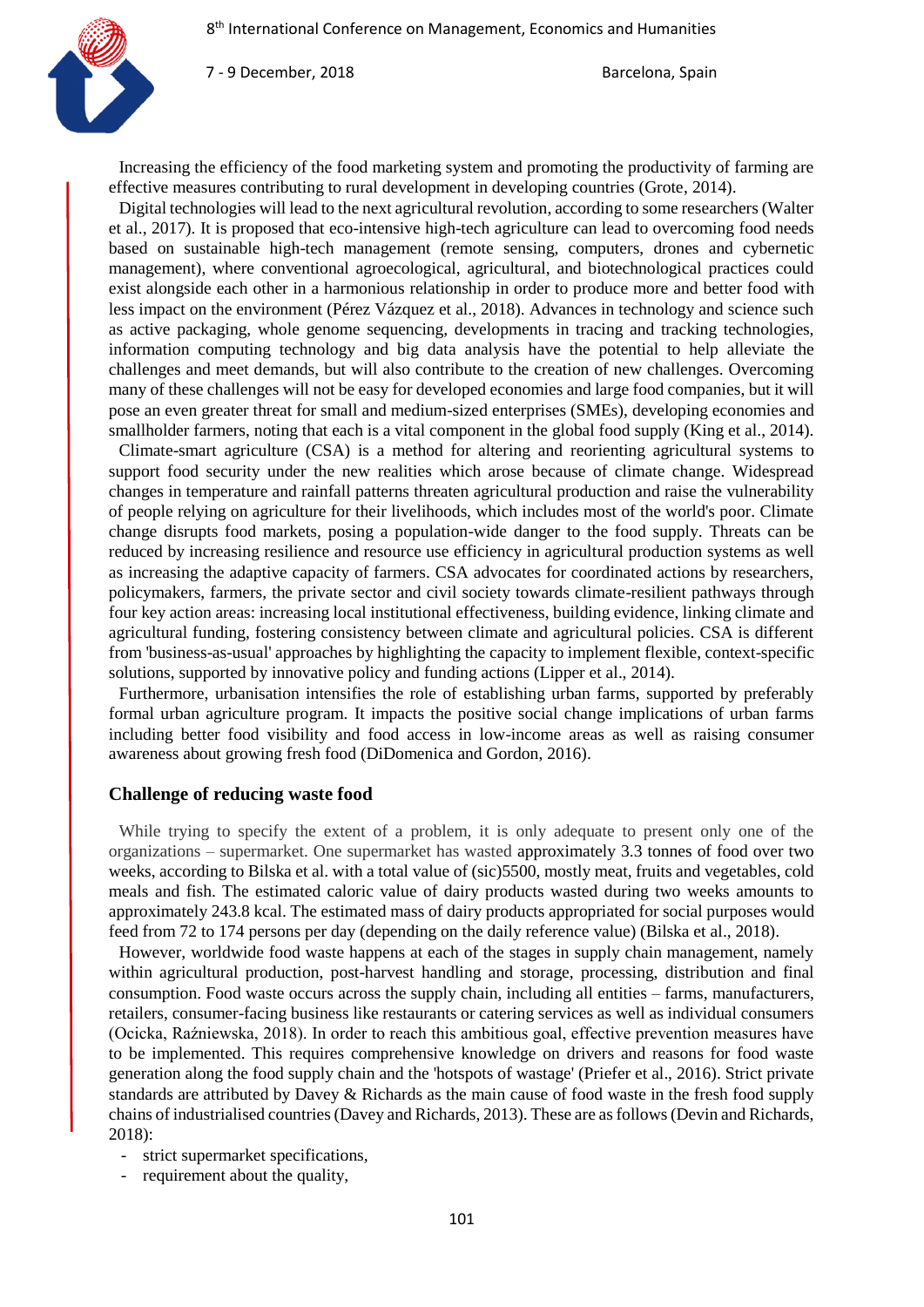

- non-compliance with food safety requirements,
- unsophisticated supply chains,
- marketing standards or logistic constraints, f. ex transportation problems, requirements such as minimum order value,
- handling of food products in the store, exceeding of expiry dates,
- 'price control' (i.e., as one food rescue respondent noted: fruit was being thrown away because [supermarkets] didn't want to lower the price), - excess supply. Consequently, retail operator's specifications have a very negative impact on food waste statistics. But this is also the question of the final costumer responsibility. Hopefully, consumer acknowledgement of suboptimal food has been rising, after and before the purchase. In retail targeted and feasible for and acceptable by the food sector strategies, that are based on consumer insights, had been implemented (Rohm et al., 2017).

The main regulation is Directive 2008/98/EC of the European Parliament and of the Council of 19 November 2008 on waste and cancelling certain Directives sets out the hierarchy of waste, in which the first and the most crucial action is prevention. Further desirable activities include recycling, preparing food for reuse, or another recovery, e.g., energy recovery. The last phase is the disposal of food waste; however, the preceding actions should make this step the last resort. Redistribution of the surplus food to the most disadvantaged population is a sustainable and appropriate option for minimalizing food losses, for ex. by non-profit organizations which operate globally (De Boeck et al., 2017). Undoubtedly, food waste management needs system thinking and responsible participation of all parties, particularly NGOs, public authorities, business operators as well as individuals, based on common goals and collaborative actions (Ocicka and Raźniewska, 2018). The role of supplier relationship management is prominent and could consider all of these stages. Especially that according to the European Waste Directive, the EU plans to obligate its Member States to decrease their food waste by 30% until 2025.

#### **The Role of Supplier Relationship Management**

As of recently, incorporating sustainability into the buyer-supplier sourcing decisions has achieved a significant amount of attention among enterprises and researchers. Even in the literature the notion Sustainable Supplier Relationship Management (SSRM) can be found. It has become a necessity in companies' sustainability efforts. Corporate image of a firm, in terms of environmental, economic and social behaviour, heavily relies on its supply chain and the sustainability performance of each and every chain link, including suppliers and sub-suppliers (Leppelt et al., 2013). The buyer-supplier relationship positively affected the triple bottom line of sustainability which comprises social, economic and environmental performance measures.

In order to achieve the food sector's ambitious goals, the concrete activities have to be realised. Until now most of the prevention measures implemented in the EU Member States were soft instruments like roundtables, awareness campaigns or networks and information platforms. Besides these soft instruments, the paper advocates for the introduction of more rigorous approaches like the abolishment of subsidies on food, amendments to EU regulations and economics (Priefer et al., 2016). Particularly that food wastage is a cost for suppliers. The observations of the Food and Agriculture Organization of the United Nations (2011) are consistent with respondents from both of growers' associations and food 123 rescue organizations which identified that it was typically cheaper for farmers to discard food in situ, rather than pay transport costs to the retailers distribution centre only to have the product 'rejected at the back door' for not meeting the quality standards (Devin and Richards, 2018).

The portfolio of actions which can be taken by suppliers in this field is quite wide and concerns:

• buying and cultivating raw material

The importance of raw material suppliers selections, incessant control of food quality raw material is prominent.  $\square$  production

The goods should be produced with date of use as long as possible, adherence to production principles and norms. In this place, the collaborative forecasting and demand planning plays a crucial role. Supplier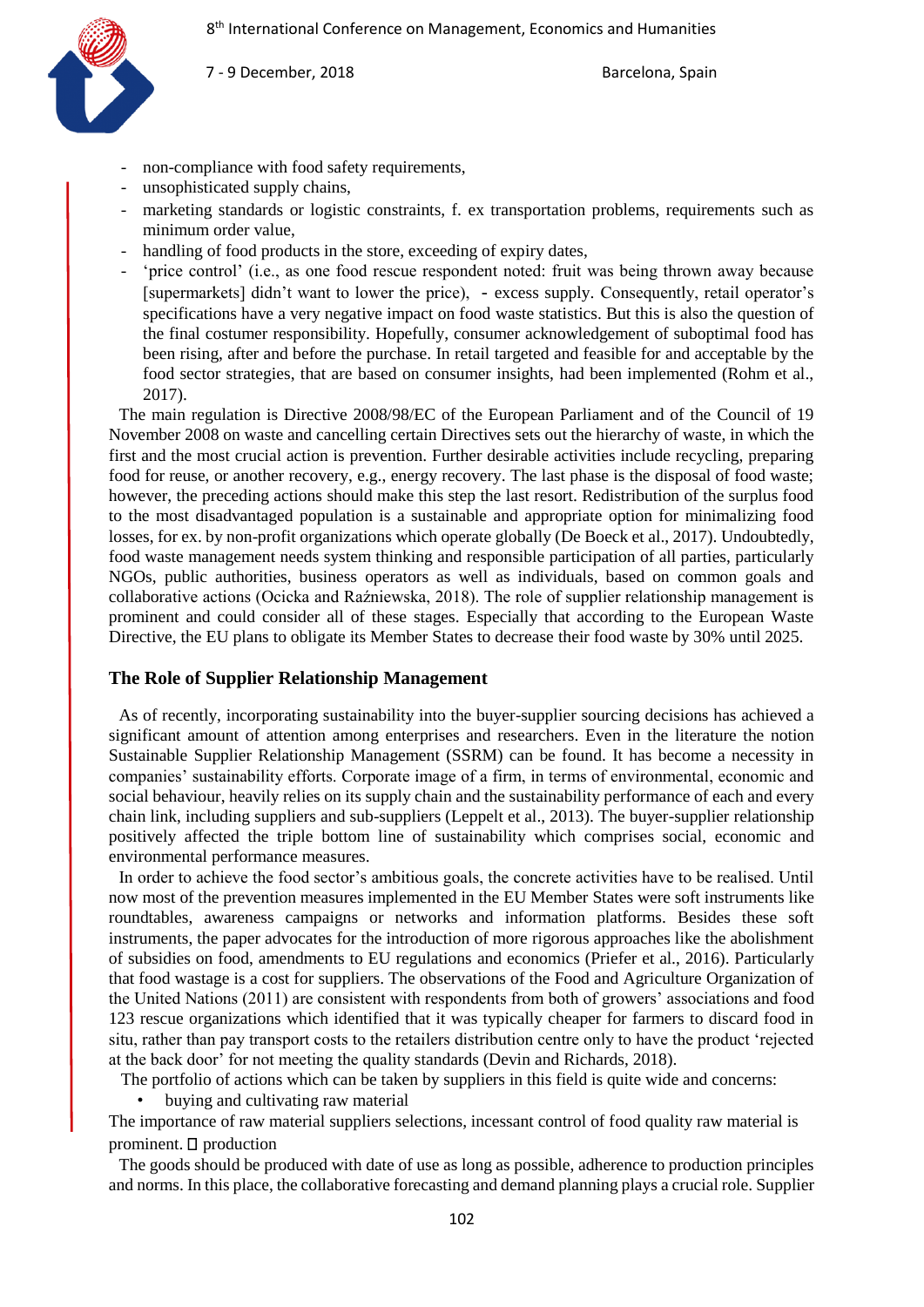

relationship management should also be focused on using after-production rest to produce another product. The possibility to trace the products in supply chains and the steadiness of production is captivating. Traceability: electronic-based traceability systems (ETsystems) which are considered as a valuable instrument for the assurance of food quality and safety, for guaranteeing value added to products and ultimately, for serving the transparency and sustainability of agri-food chains.

For instance, the theoretical concept and related hypotheses are tested by means of PLS-SEM analysis of data which comes from the dairy supply chain in Greece. 'Perceived Control' and most importantly, the 'perceived costs' over the installation and operation of the ETsystem is the most important aspect with the strongest direct effect influencing the intention to install and operate such a system. This effect is stronger when it comes to dairy farmers than in the case of dairy processors. Stronger for dairy farmers is also the mechanism of identification thus, their need to comply with the expectations of their social/business group. Convenient findings offered for regulators and policymakers interested in the way traceability systems could be successfully integrated within an agri-food sector to guarantee its added value. Limiting the number of voluntariness and the implementation of certain mandatory requirements is one tool to exploit and would be more effective at the processors' level (Pappa et al., 2018).

storage

Proper storage will protect food against contamination, deterioration and damage. In the light of supply chains and supplier relationship management, it is about maintenance of appropriate conditions of food storage by suppliers (insolation, humidity, temperature etc.), systematically service of the warehouse, raw material inventory management in terms of dates and food quality.

• (re)packaging

It is important to the upkeep of appropriate conditions of (re)packing (temperature, humidity, insolation, etc.), re-packaging, eco-labelling. Rationalisation of the package size especially in the case of products with short sell-by date is often the topic of cooperation with suppliers in search of food security. Therefore, for example, the progress in novel food packaging technologies involves retardation in oxidation, aroma emitters, hindered respiratory process, prevention of moisture infusion, use of CO2 scavengers/emitters, ripeness indicators, prevention of microbial attack, ethylene scavengers, timetemperature sensors, biosensors and sustained release of antioxidants during storage. The novel food packaging technologies besides the function of containment increase the margin of safety and food quality. Thus, the novel food packaging techniques are aiding in fulfilling the demands throughout the food supply chain by adapting to persons own lifestyle (Majid et al., 2018).

• transporting

It is mostly related to the proper preparing of loading, security of shipment and unloading. Return policies turned out to be a major risk factor for waste at the supplier-retailer interface. According to Eriksson, Ghosh et al., in Sweden, the retailer only pays for bread that is sold and any bread which is unsold is returned to the supplier three days before the best-before date. When it comes to fresh fruit and vegetables only goods of 'inadequate' quality are returned but supermarkets have sole rights of determination on quality, posing a risk of returning them to suppliers by labelling unsold fruit and vegetables as inadequate quality. In the case of milk, suppliers take back unsold products but only for waste management. The tendency found in this study was that bread had the highest waste and the most extensive take-back policy. Vegetables and fresh fruit had medium levels of waste, partly due to unverified rejections, while milk had a very low level of waste combined with an even lower level of rejections. It can be concluded that a food supply chain system where the direct costs of waste management or incentives for waste reduction are detached from the organisation responsible for producing the waste poses a significant risk factor in food waste generation and hence is a potential hotspot for waste-reducing measures (Eriksson et al., 2017).

• selling the products on the B2B market

It is possible to discount goods with a short date of use and make-to-order flows management. Value Stream Mapping (VSM) serves not only as a way to identify and decrease food losses and wastes, but also as a way to establish links with nutrient retention in supply chains (De Steur et al., 2016). Using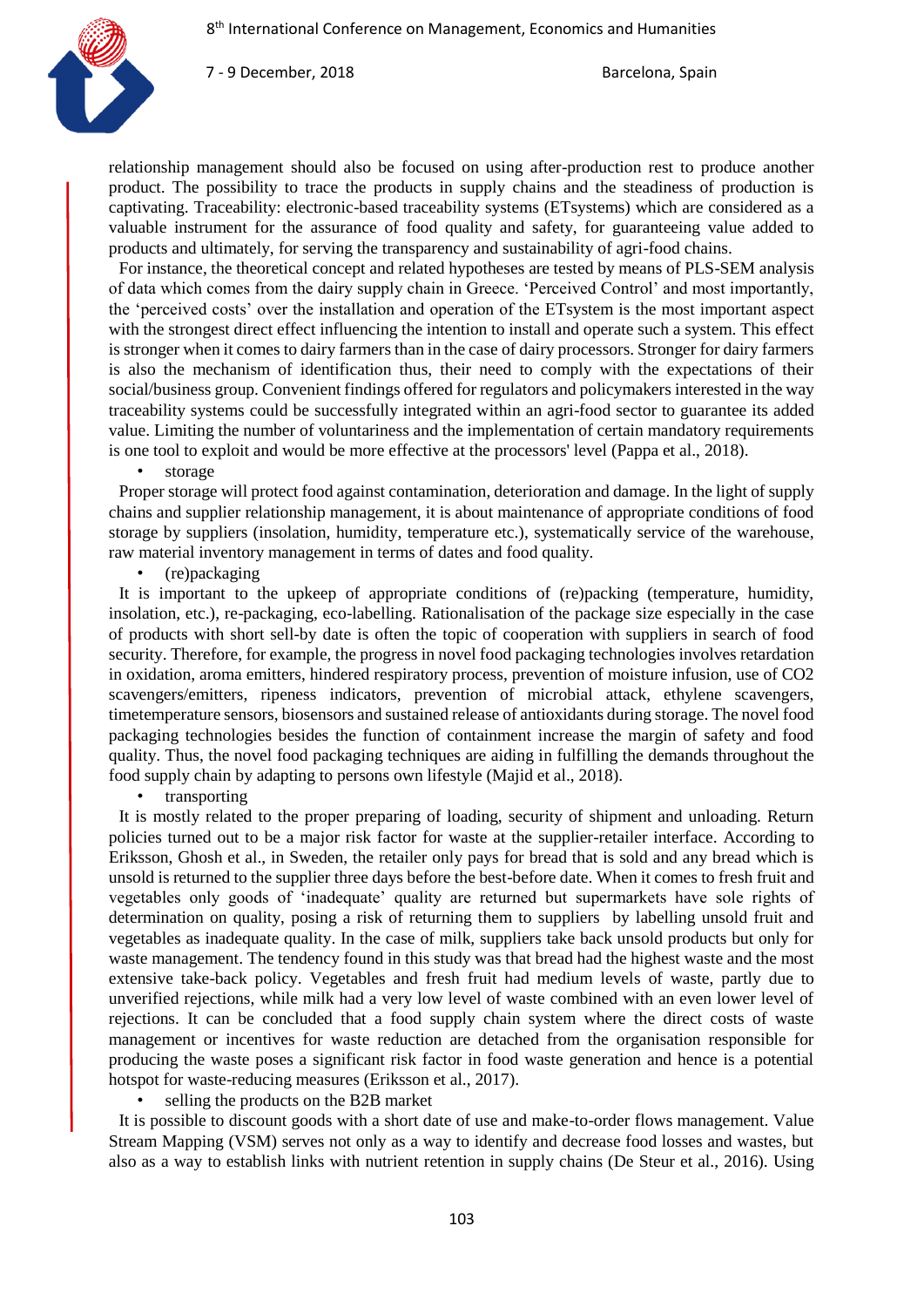

supplier relationship management the amount of food wasted could be controlled and for example food which had not sold to distributors could be sold locally (e.g. on market).

Furthermore, when investigating the buyer-supplier relationships deeper, the literature suggests that appropriate communication and structured information exchange are vital components in establishing a long-term partnership and maintaining such a relationship (Ghadim et al., 2018).

The relationship between buyer and supplier can be analysed in three dimensions of food security and reducing waste possibilities: supplier selection, supplier performance review and supplier development (Kumar and Rahman, 2015).

It is essential for organizations seeking to promote green supply chain management to incorporate the environmental criteria into the conventional supplier selection practices. Challenges related to green supplier selection have been broadly recognised by procurement and supplier management professionals. For an organization, the evaluation and selection of the green supplier is a crucial matter due to several tangible and intangible criteria involved (Govindan et al., 2017). Recommendations are derived for future initiatives which should be inspired by already existing initiatives, particularly considering selecting a cooperation with the suitable partners, competencies involved, timing the start of the initiative accordingly, and aiming to soon achieve a large scale (Aschemann-Witzel et al., 2017). The development and execution of practical decision-making instruments that seek to address these challenges are rapidly evolving (Banaeian et al., 2018). The companies are trying to move towards sustainable production (Ghadim et al., 2018). The suppliers can be encouraged to secure food and to waste less of it by using the indices in their performance review by their clients on the B2B market. Awareness of (and therefore initiatives which reduce) food waste that does not directly affect a firm's profit can be reinforced through multi-stakeholder cooperation (Derqui et al., 2016).

Moreover, international trade and technological change in agriculture have substantially improved food security in recent years. For instance, RFID (Radio-frequency identification) is an emerging technology that can usher vast opportunities in the Agri-food sector. Some of the current applications are animal traceability, access control system, library management, automatic toll collection and counterfeit or theft prevention system. Progressions in sensor technology, communication networks and their integration with RFID technology, are expanding the application domain including intelligent transportation, quality control, real-time monitoring, traceability system, food safety, and online information systems for enduser. Unique features of RFID systems show a number of potential benefits like improvements in efficiency and speed of operations, increased precision of information, minimised labour cost, reduction of inventory losses (Kumari et al., 2015).

New technologies in agriculture, as well as policies, need to place more stress on promoting dietary diversity and reducing environmental externalities. Globalising agri-food systems also include changing supply-chain structures, with a rapid rise of modern retailing, new food safety and food quality standards, and higher levels of vertical integration (Qaim, 2017). Digital technologies with the Internet of Things and Big Data are widely considered promising new tools for both increasing competitiveness and productivity in the agri-food sector and ensuring a more sustainable use of resources. Knowledge and insights coming from ever-increasing volumes and a variety of digital data may aid in improving risk management, optimising farm production processes, predicting market trends and enhancing strategic decision-making capabilities. However, advanced data analytics has also the ruinous power to reshape the whole string of markets within the agriculture value chain. Digitisation may fundamentally alter the relations between technology and farms, input suppliers, processing units, traders, retailers and consumers (Kosior, 2018).

## **Portfolio of tools and advices referring to supplier relationship management in securing food and reducing waste – the case of organic food distributors in Poland**

The goal of the study was to identify the exploitation by Polish organic distributors different methods connected to secure food and reduce waste. The research method used in this paper is a survey based on the research technique Computer Aided Telephone Interview. The study was conducted on a group of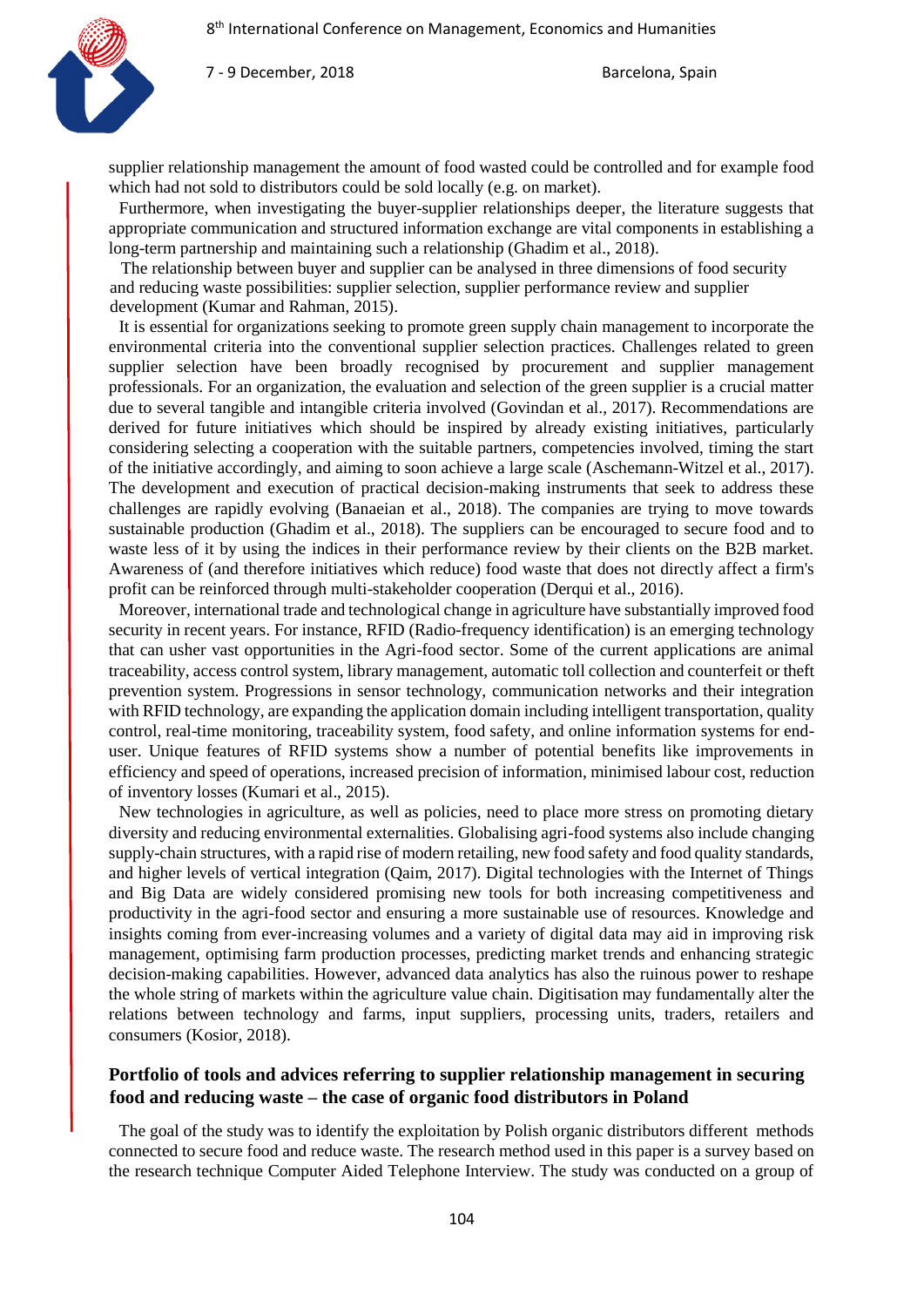

120 companies that distributes organic food in Poland and employ more than 10 people. The respondents were selected from personnel responsible for supplier relationship management e.g. sourcing managers. The study was conducted in December 2017.

Based on the results, analysed companies most often introduce periodic assessment of suppliers on the basis of results regarding the timeliness of deliveries and apply contractual clauses regarding cooperation with suppliers. On the foundation of efficiency reports in this respect, they subsequently prepare lists of unreliable suppliers and apply financial penalties to them. In addition to punctuality, more than half of the surveyed enterprises also assess suppliers in terms of quality assurance of deliveries. The results of the survey also show that cooperation with suppliers is increasingly taking place in electronic data exchange systems, which reduces the risk related to communication disruption in the cooperation.



**Fig. 1.** Activities related to assuring the security using supplier relationships management. Source: own elaboration, N=120.

Besides, the surveyed Polish organic distributors have indicated the following operational recommendation for supplier relationship management:

- more detailed forecasting methods linked to an improved order planning process, using all the expertise available,
- make order amendment more accurate by using correct inventory method,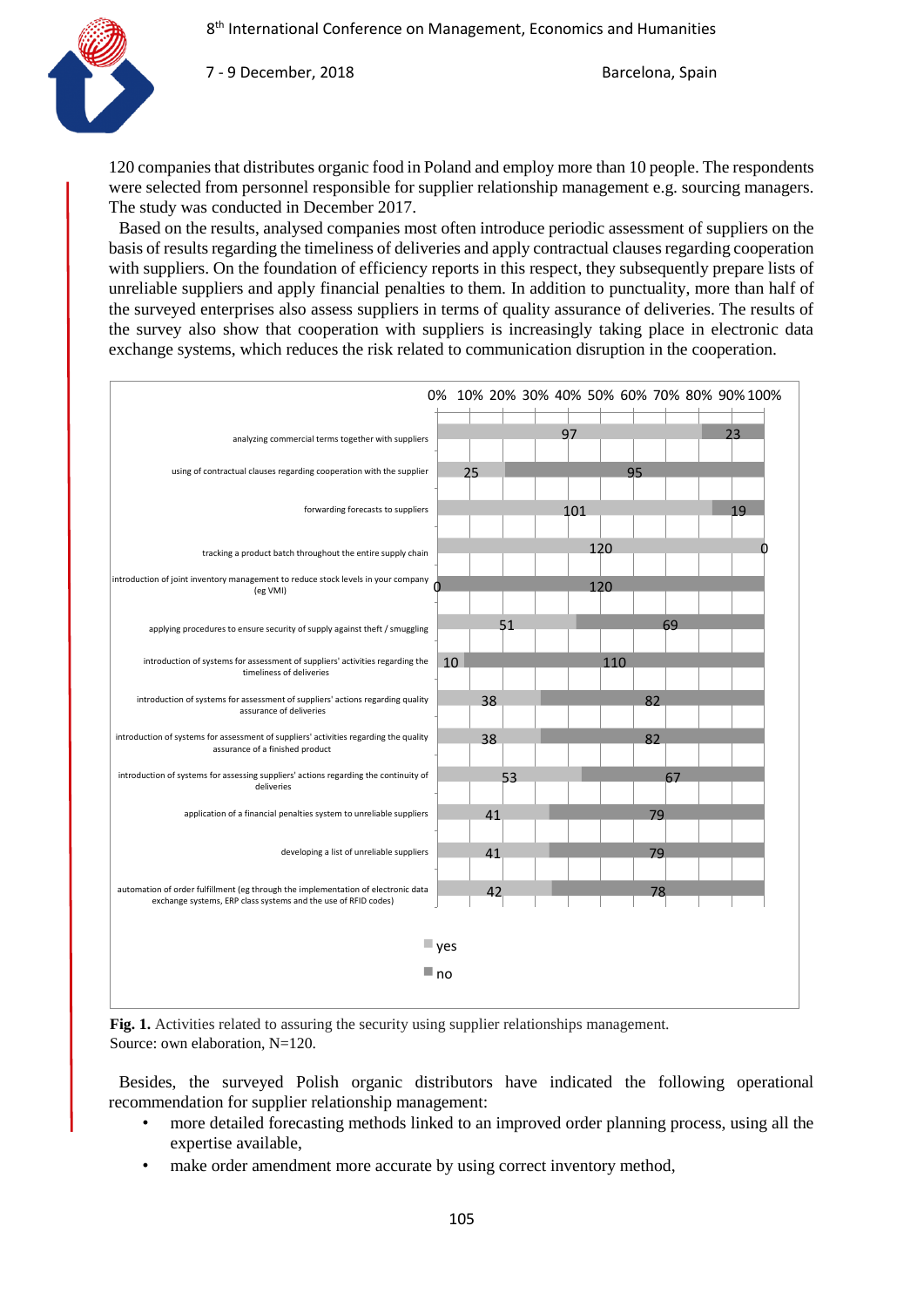

- range management including removal of slow moving lines (SKU's) and use tools to assess underperforming lines,
- better design for shelves,
- common reduce packaging,
- insist on measuring waste using tonnes as the common metric (similarly to the retailers to create the possibility of comparing and analysing the data),
- develop 'joint business plans' to drive the supply chain operations with sharing of information and trust.
- closer cross-functional team-working within the organisations and between them,
- improve communications over production planning and order timings, regular touch-points to review progress on a regular basis, regular meetings to evaluate the activities.

### **Conclusions**

The challenges of food security and waste reduction are important, multi-scalar, cross-sector in nature and complex. It requires the work of diverse actors, including distributors and their suppliers. Each organisation in supply chains can influence and help to reach the ambitious and important sustainable goals. The presented in the article various possibilities and activities could be used in supplier relationship management to reinforce it. Beginning from growing and buying raw material, production, storage, (repacking), transporting to selling products, the importance of suppliers' conscious actions are prominent. Above and beyond, the technology are beneficial in terms of escalating its efficiency. Using tools and advices presented in the article, the supplier relationship management can became a helpful method to fill the obligations referring to the challenges of food sector.

#### **Recommendation and future research**

As a result, the portfolio of tools and advices for practical use, mostly by purchasing and procurement departments, in food securing and reducing waste have been presented. The importance of supplier relationship management and waste management remain the area of author's future research.

## **References**

- 1. Aschemann-Witzel, J.; de Hooge, I. E.; Rohm, H.; Normann, A.; Bossle, M. B.; Grønhøj, A.; Oostindjer, M.: *In Making, Buying and Collaborating for More Sustainable Production and Consumption*, Journal of Cleaner Production, 155, 2, p. 33-45, DOI: 10.1016/j.jclepro.2016.11.173, 2017
- 2. Augustin, M. A.; Riley, Mal.; Stockmann, R.; et al.: *[Role of food processing in food and nutrition](http://apps-1webofknowledge-1com-1005042iu31c3.han3.lib.uni.lodz.pl/full_record.do?product=WOS&search_mode=GeneralSearch&qid=8&SID=E1lvlXU2GlEAY2Fztl6&page=5&doc=47)  [security](http://apps-1webofknowledge-1com-1005042iu31c3.han3.lib.uni.lodz.pl/full_record.do?product=WOS&search_mode=GeneralSearch&qid=8&SID=E1lvlXU2GlEAY2Fztl6&page=5&doc=47)*, Trends in Food Science & Technology, vol. 56, p. 115-125, 2016
- 3. Banaeian, N.; Mobli, H.; Fahimnia, B.; Nielsen, I. E.; Omid, M.: *Green supplier selection using fuzzy group decision making methods: A case study from the agri-food industry,* Computers & Operations Research[, Vol. 89,](https://www.sciencedirect.com/science/journal/03050548/89/supp/C) p. 337-347, 2018
- 4. Bilska, B.; Piecek, M.; Kolozyn-Krajewska, D.: *A Multifaceted Evaluation of Food Waste in a Polish Supermarket-Case Study*, Sustainability, vol. 10, Issue 9, 3175, 2018
- 5. De Boeck, E.; Jacxsens, L.; Goubert, M.; Uyttendaele, M.: *Ensuring food safety in food donations: Case study of the Belgian donation/acceptation chain*. Food Res. Int., 100, p. 137–149, 2017
- 6. Derqui, B.; Fayos, T.; Fernandez, V.: *Towards a More Sustainable Food Supply Chain: Opening up Invisible Waste in Food Service*, Sustainability, 8, 7, p. 693, http://dx.doi.org/10.3390/su8070693, 2016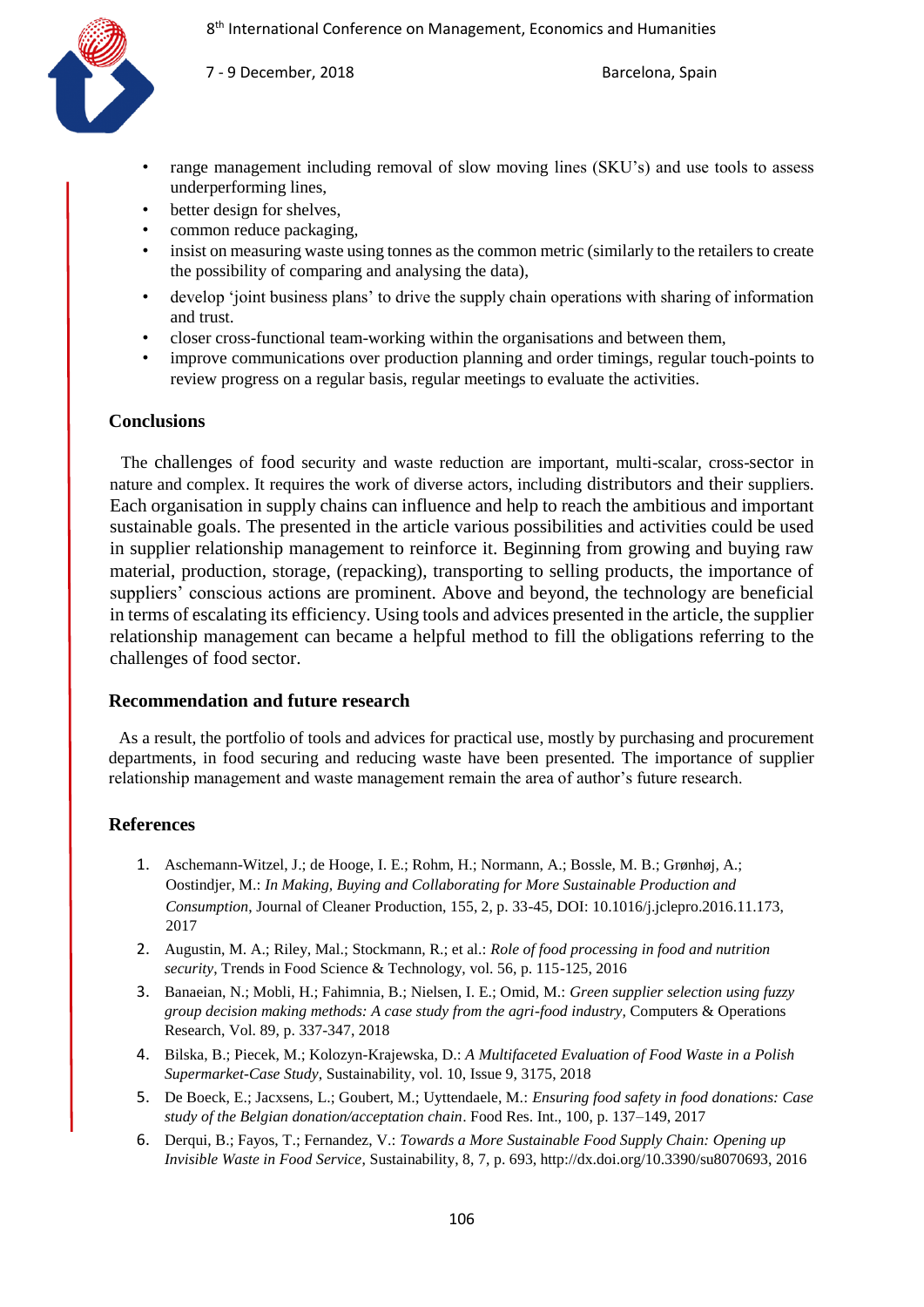

- 7. De Steur, H.; Wesana, J.; Dora, M.K.; Pearce, D., Gellynck, X.: *Applying Value Stream Mapping to reduce food losses and wastes in supply chains: A systematic review,* Waste Management -Pergamon Press, 58, p. 359-368, 2016
- 8. Davey, S.; Richards, C.: *Supermarkets and private standards: The unintended consequences of the audit ritual*, Agriculture and Human Values, 30(2), p. 271–281, 2013
- 9. Devin, B.; Richards, C.: *Food Waste*, *Power, and Corporate Social Responsibility in the Australian Food Supply Chain*, Journal of Business Ethics, 150, p. 199-210, 2018
- 10. DiDomenica, B.; Gordon, M.: *Journal of Social Change,* Vol. 8 Issue 1, p1-13. DOI: 10.5590/JOSC.2016.08.1.01, 2016
- 11. *Directive 2008/98/EC of the European Parliament and of the Council of 19 November 2008 on Waste and Repealing Certain Directives*. Official Journal of the European Union L 312/3, 2008. Available online: <https://eur-lex.europa.eu/legal-content/EN/TXT/?uri=CELEX%3A32008L0098> (date of access: 25.10.2018)
- 12. EFSA, *Strategy 2020 Trusted science for safe food Protecting consumers' health with independent scientific advice on the food chain, 2016.* Available on the Internet: http://www.efsa.europa.eu/sites/default/files/corporate\_publications/files/strategy2020.pdf (date of access: 14.11.2018)
- 13. Eriksson, M.; Ghosh, R.; Mattsson, L.; Ismatov, A.: *Take-back agreements in the perspective of food waste generation at the supplier-retailer interface,* In Resources, Conservation & Recycling, 122, p. 83- 93, DOI: 10.1016/j.resconrec.2017.02.006, 2017
- 14. Food and Agriculture Organization of the United Nations: *Food Wastage Footprint: Impacts on Natural Resources*; Summary Report, Natural Resources Management and Environment Department, Rome, Italy, 2013. Available on the Internet: http://www.fao.org/docrep/018/i3347e/i3347e.pdf (date of access: 31.10.2018)
- 15. FAO, Food and Agriculture Organization of the United Nations. Global Agriculture Towards 2050; FAO: Rome, Italy, 2009. Available on the Internet: http://www.fao.org/fileadmin/templates/wsfs/docs/Issues\_papers/HLEF2050\_Global\_Agriculture.pdf (date of access: 31.10.2018)
- 16. FAO, *The State of Food Insecurity and nutrition in the World*. FAO, Rome, 2017. Available on the Internet: http://www.fao.org/3/a-I7695e.pdf (date of access: 14.11.2018).
- 17. Fritz, M.; Schiefer, G.: *The Challenge of Reaching Transparency: 'T-readiness' of Enterprises and Sector Networks,* International Journal on Food System Dynamics, vol 1, Iss. 3, p. 182-183, 2010
- 18. Ghadim, P.; Toosi, F.G.; Heavey, C.: *A multi-agent systems approach for sustainable supplier selection and order allocation in a partnership supply chain*, [European Journal of Operational Research,](https://www.sciencedirect.com/science/journal/03772217) [Vol.](https://www.sciencedirect.com/science/journal/03772217/269/1)  [269, Issue 1,](https://www.sciencedirect.com/science/journal/03772217/269/1) p. 286-301, 2018
- 19. Giuseppe, A.; Mario, E.; Cinzia, M.: *Economic benefits from food recovery at the retail stage: An application to Italian food chains*. Waste Management, 34, p. 1306–1316, 2014
- 20. Govindan, K.; Kadziński, M.; Sivakumar, R.: *Application of a novel PROMETHEE-based method for construction of a group compromise ranking to prioritization of green suppliers in food supply chain*, Omega 71, p. 129–145, 2017
- 21. Grote, U.: *Can we improve global food security? A socio-economic and political perspective*, Food Security, vol. 6, Issue. 2, p. 187-200, 2014
- 22. King, T.; Cole, M.; Farber, J. M.; et al.: *Food safety for food security: Relationship between global megatrends and developments in food safety*, Trends in Food Science & Technology, vol. 68, p. 160175, 2017
- 23. Kosior, K.: *Digital Transformation in the Agri-Food Sector – Opportunities and Challenge*, Roczniki Naukowe Stowarzyszenia Ekonomistów Rolnictwa i Agrobiznesu, 20, 2, p. 98-104, 2018
- 24. Kumar, D.; Rahman, Z.: *Sustainability adoption through buyer supplier relationship across supply chain: A literature review and conceptual framework*, International strategic management review, 3(12), p. 110-127, 2015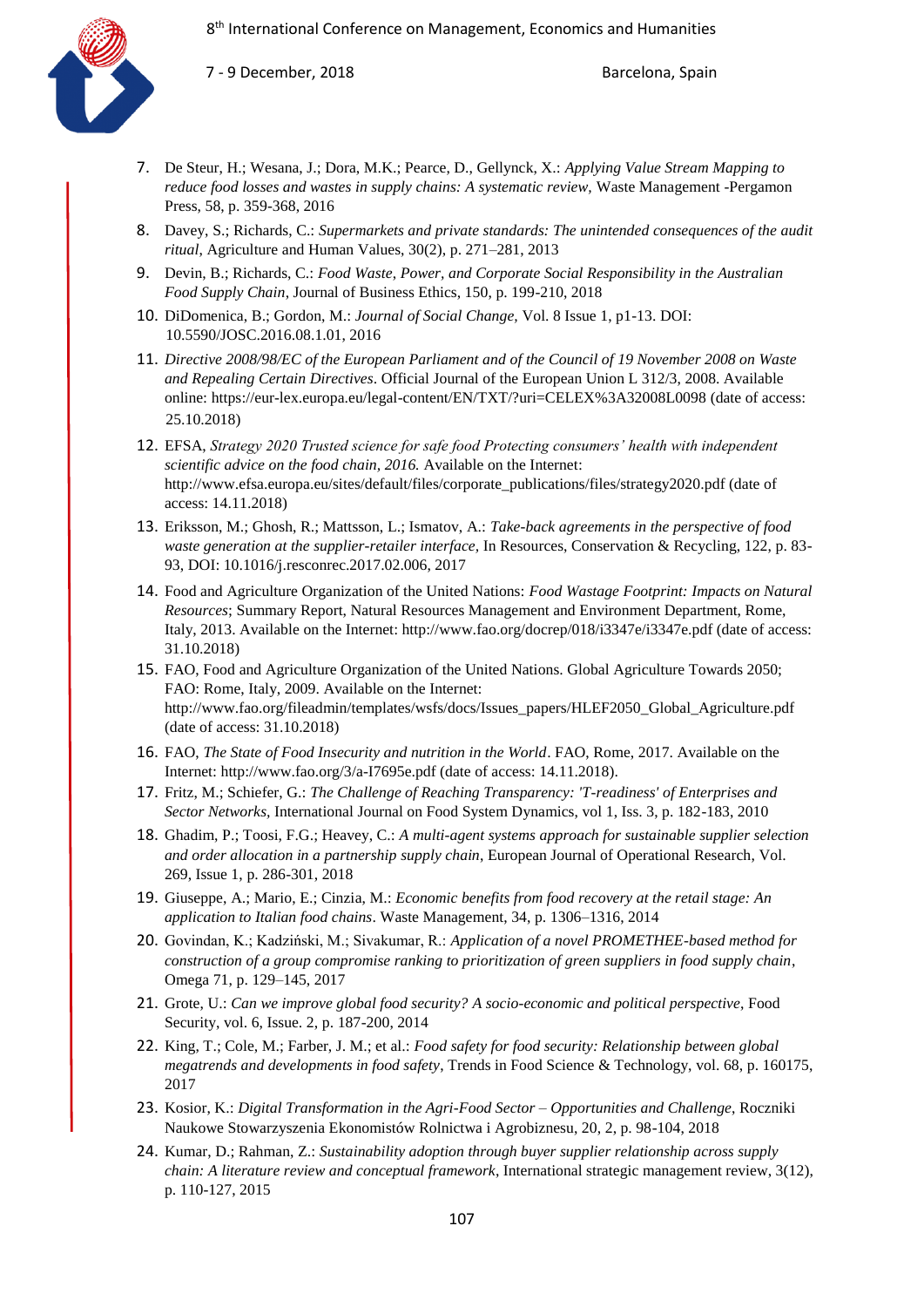

- 25. Kumari, L.; Narsaiah, K.; Grewal, M. K.; Anurag, R. K.: Review: *Application of RFID in agri-food sector, Trends in Food Science & Technology*, 43, p. 144-161. DOI: 10.1016/j.tifs.2015.02.005, 2015
- 26. Lee, R.; Harbison R,; Draughon F,: *Food as a weapon, Food Protection Trends*, vol. 23(8), p. 664–674, 2003.
- 27. Leppelt, T., Foerstl, K., Reuter, C., Hartmann, E.: *Sustainability management beyond organizational boundaries–sustainable supplier relationship management in the chemical industry*, Journal of Cleaner Production, 56, p. 94-102, DOI:10.1016/j.jclepro.2011.10.011, 2013
- 28. Lintukangas, K.; Hallikas, J.; Kähkönen, A.; *The Role of Green Supply Management in the Development of Sustainable Supply Chain*, Corporate Social Responsibility & Environmental Management, 22(6), p. 321-333, DOI: 10.1002/csr.1348, 2015
- 29. Lipper, L.; Thornton, P.; Campbell, B. M., et al.: *Climate-smart agriculture for food security,* Nature Climate Change, Vol. 4, Issue 12, p. 1068-1072, 2014
- 30. Majid, I.; Ahmad Nayik, G.: Mohammad Dar, S.; Nanda, V.: *Review article: Novel food packaging technologies: Innovations and future prospective In Journal of the Saudi Society of Agricultural Sciences*, 17(4), p. 454-462, DOI: 10.1016/j.jssas.2016.11.003, 2018
- 31. Mena, C.; Adenso-Diaz, B. B.; Yurt, O.: *The causes of food waste in the supplier-retailer interface: Evidences from the UK and Spain*, Resour. Conserv., 55, p. 648–658, 2011
- 32. Misselhorn, A.; Aggarwal, P.; Ericksen, P.; Gregory, P.; Horn-Phathanothai, L.; Ingram, J.; Wiebe, K.: *A vision for attainingfood security*, Current Opinion in Environmental Sustainability, Vol. 4(1), p. 717, DOI: 10.1016/j.cosust.2012.01.008, 2012
- 33. Ocicka, B.; Raźniewska, M.: *Food waste reduction as a challenge in supply chains management*, LogForum 14 (4), p. 549-561, http://dx.doi.org/10.17270/J.LOG.2018.303, 2018
- 34. Pappa, I.C., Iliopoulos, C., Massourasm T*.: What determines the acceptance and use of electronic traceability systems in agri-food supply chains?*, Journal of Rural Studies, 58, p. 123-135, DOI:10.1016/j.jrurstud.2018.01.001, 2018
- 35. Pérez Vázquez, A.; Leyva Trinidad, D. A.; Gómez Merino, F. C.*: Challenges and proposals to achieve food security by the year 2050,* Revista Mexicana de Ciencias Agrícolas*,* 1/1/2018, Vol. 9 Issue 1, p. 175-189, 2018
- 36. Popescu, C.; Ristea, A. L.; Sticlaru, G.: *Challenges of education of young people for responsible food consumption,* Risk in Contemporary Economy*,* vol. 1, Issue 1, p. 387-393, 2014
- 37. Priefer, C.; Joerissen, J.; Braeutigam, K.-R., , Resources Conservation and Recycling. vol. 109, p. 155165, 2016
- 38. Qaim, M.: *Globalisation of agrifood systems and sustainable nutrition*, Conference: 12th European Nutrition Conference (FENS) / Conference on Sustainable Food Consumption Location: Berlin, Germany, OCT 20-23, 2015, PROCEEDINGS OF THE NUTRITION SOCIETY, vol. 76, Issue. 1, p. 12-21, 2017
- 39. Raak, N.; Symmank C.; Zahn, S; Aschemann-Witzel, J., Rohm, H.: *Processing- and product-related causes for food waste and implications for the food supply chain,* Waste Management, 61, p. 461-472, 2017
- 40. RASFF, *The Rapid Alert System for Food and Feed 2017 Annual Report*, European Union, 2018. Available on the Internet: https://ec.europa.eu/food/sites/food/files/safety/docs/rasff\_annual\_report\_2017.pdf (date of access: 14.11.2018)
- 41. Rohm. H.; Oostindjer, M.; Aschemann-Witzel, J.; Symmank, C.; Almli, V. L.; de Hooge, I. E.; Normann, A., Karantininis, K., *Consumers in a Sustainable Food Supply Chain (COSUS): Understanding Consumer Behavior to Encourage Food Waste Reduction,* FOODS, Vol. 6, Issue 12, p. 104, 2017
- 42. Schiefer, G. W.; Deiters, J.: *Transparency for Sustainability in the Food Chain : Challenges and Research Needs EFFoST Critical Reviews #2,* London, Academic Press, 2013